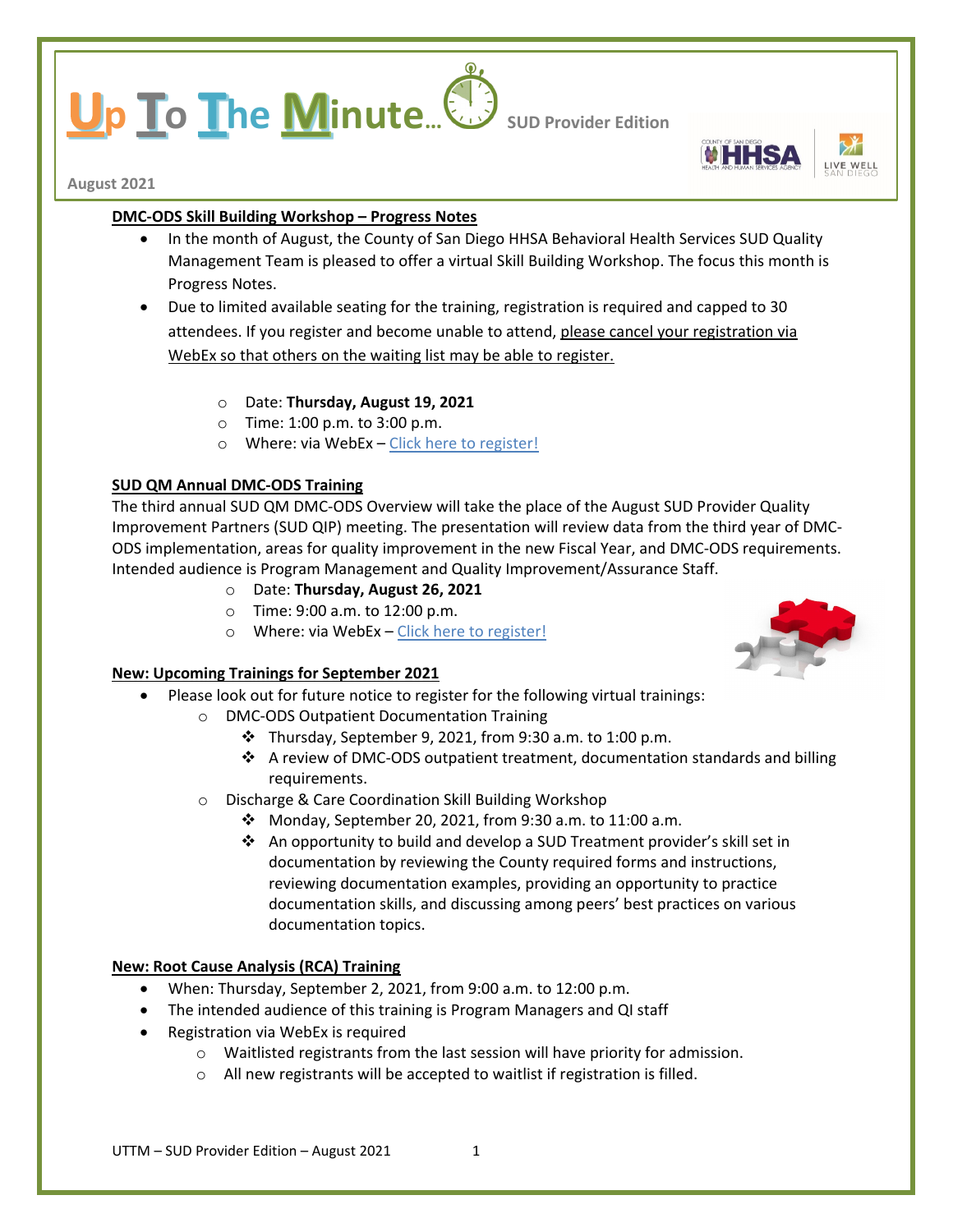## **All Behavioral Health Services Providers | Bi-Monthly Tele-Town Hall**

- Due to public health guidelines, the SUD Treatment Providers meeting will be on hold until further notice.
- In the meantime, all providers are encouraged to attend the All-BHS Providers COVID-19 Tele-Town Halls, which will be scheduled to occur bi-monthly.
	- o **Date & Time:** Monday, August 30th, from 1:00 p.m. to 2:30 p.m. (Rescheduled from July)
	- o **Registration:** [Click to Register](https://sdcountyca.webex.com/sdcountyca/onstage/g.php?MTID=e7dc713aafc74c7b7712fbf23895052b5)

# **Save the Date: Recovery Happens 2021**

- Recovery Happens is an annual community event celebrating individuals in recovery and those who support them hosted by the County of San Diego Health and Human Services Agency.
- The event will again be held virtually this year on Saturday, September 18, 2021, and will include engaging speakers and a virtual resource fair which will be available on the Behavioral Health Services website throughout the month of September.
- If you are interested in being a virtual resource exhibitor, please contact Nancy Page [\(nancy.page@sdcounty.ca.gov\)](mailto:nancy.page@sdcounty.ca.gov).
- [Click here to view the event flyer!](https://www.sandiegocounty.gov/content/dam/sdc/hhsa/programs/bhs/pce/rh_save_the_date.pdf)

# **Reminder: Reporting Requirement – Self-identified Disallowances**

- DHCS requires timely reporting of overpayments in writing with reason for overpayment within 60 calendar days after the overpayment was identified.
- Programs shall respond to monthly request from QM regarding self-identified disallowed services to confirm either no disallowances were identified or to provide the tool listing those disallowed services.
- QM will be reaching out to COR teams to assist with non-responsive programs.
- A copy of the tool and tip sheet is posted on the Optum website, on the DMC-ODS page, under the "Monitoring" tab.

# **Update: Ongoing Optum Cleanup**

- QM is in the process of updating several tabs on the Optum site.
- This involves removing/archiving old or outdated forms, communication, documentation.
- Tabs have a document outlining items removed and archived.
- The Monitoring tab is in the process of being updated with new fiscal year tools.

# **Reminder: Medication Monitoring for OTP programs and Extended MAT Services**

- Medication Monitoring for the period of July-Sept (Q1) will be due by Oct. 15, 2021.
- The tool has been updated to include a new question for OTPs regarding testing for Hepatitis C, Fentanyl and Oxycodone. The testing is be implemented starting 1/1/2022. If your program has already started, please address the question, if not, please mark N/A. Note: Any submission after 1/1/22, the question must be answered yes or no.
- The updated Medication Monitoring forms are in the process of being posted to the Optum stie under the Monitoring tab.
- Programs providing additional or extended MAT services will need to start the Medication Monitoring process. See SUDPOH G.8.
- Reminder Ensure all the fields are completed, including contract number, DMC provider number, discipline (license designation such as MD or LMFT), and job title.
- Submit to [QIMatters.HHSA@sdcounty.ca.gov](mailto:QIMatters.HHSA@sdcounty.ca.gov) or fax (619)236-1953.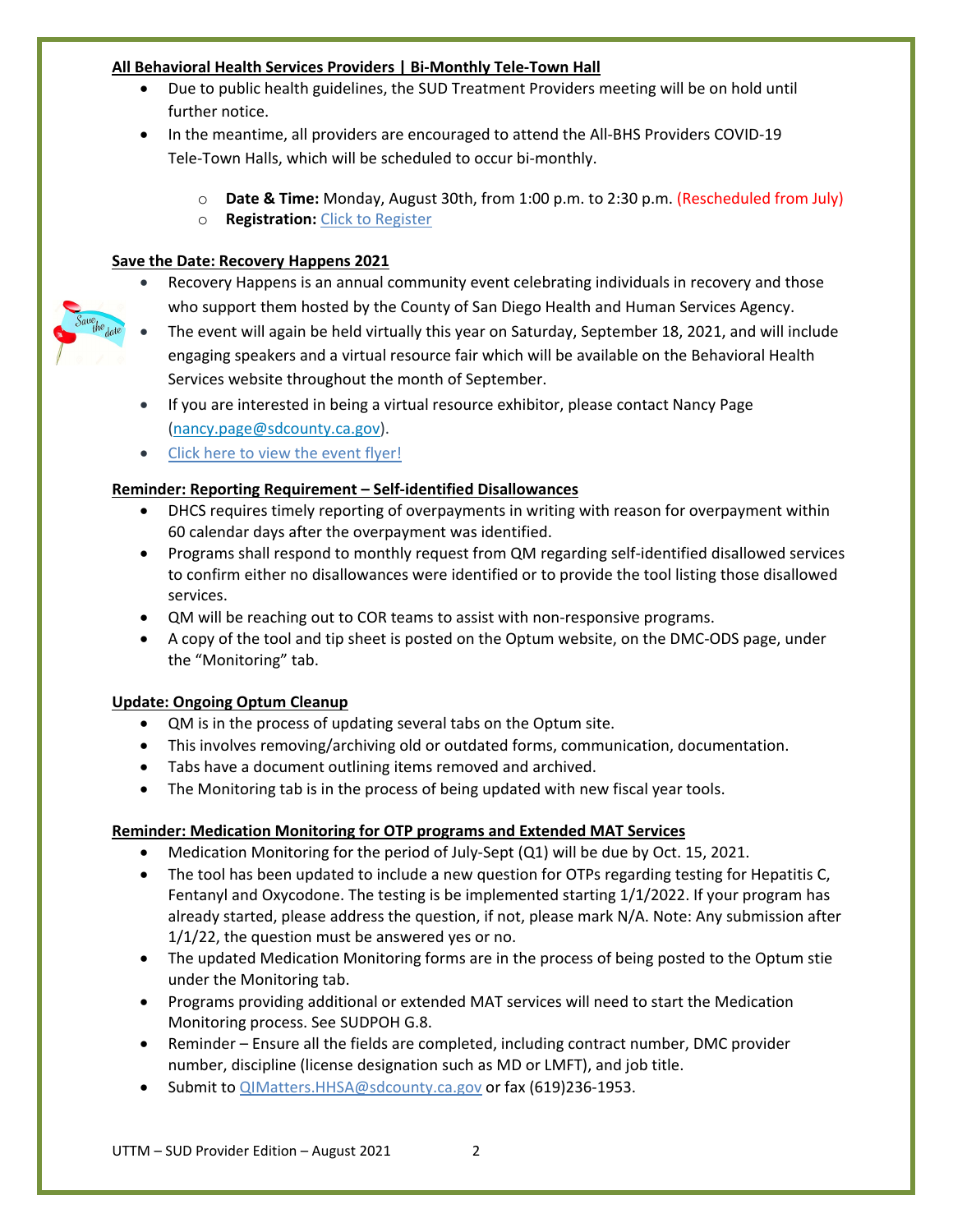## **New: Peer Support Specialists (PSS)**

- As many are aware, BHS began phasing in the DMC-ODS peer support service line effective July 1, 2021, starting with outpatient programs. Please be guided as follows:
- Peer support specialists must be self-identified as having experience with the process of recovery from mental illness and/or substance use disorder either as a consumer of these services or as the parent or family member of the consumer.
- Peer support specialists must also obtain an NPI in order to render services. See the NPI What You [Need to Know Guide](https://www.cms.gov/Outreach-and-Education/Medicare-Learning-Network-MLN/MLNProducts/Downloads/NPI-What-You-Need-To-Know.pdf) for assistance.
- Peer Specialists can produce County Billable Services for Case Management (OS and IOS) and Transitional Care Services Case Management prior to completion of the Peer Support Services Training.
- Resources include:
	- o [DMC-ODS Required Trainings](https://www.sandiegocounty.gov/content/sdc/hhsa/programs/bhs/dmc_ods/dmc_ods_provider/dmc_ods_quick_reference_training_guide.html)
	- o [DMC-ODS Peer Support Services One-Pager](https://www.optumsandiego.com/content/dam/san-diego/documents/dmc-ods/peer-support/DMC-ODS%20Peer%20Support%20Services%207-1-2021.pdf)
	- o [SUDPOH](https://www.optumsandiego.com/content/dam/san-diego/documents/dmc-ods/aodpoh/SUDPOH_updated_-_5-25-21.pdf) (page A.12, E.25, and Appendix A.3)
- Providers are expected to contact their COR for questions on this service.

## **Reminder: Interim Services**

- QI will begin monitoring DATAR reports in 8/2021 and reaching out to programs reporting waitlists for priority populations.
- Programs shall be responsible for keeping records of interim services and documenting efforts for each client. Programs may be asked to provide evidence of interim services.
- For more information on Interim Services, see the tip sheet that will soon be posted on the Optum site under the "Toolbox" tab.

## **Reminder: Client Contacts & Timely Access Monitoring**

- All client requests for services shall be documented as an initial contact with the first, second and third available appointment dates regardless of date requests made by clients.
- Client contact data is required for clients admitted and those not admitted to programs.
- Capturing this data is important to ensure our access time date is accurate.
- The [June UTTM](https://www.optumsandiego.com/content/dam/san-diego/documents/dmc-ods/uttm/SUD_Up_to_the_Minute_-_June_2021.pdf) includes important information about the Contact screen in SanWITS. Contact the [SanWITS support desk](mailto:SUD_MIS_Support.HHSA@sdcounty.ca.gov) for assistance with this screen.
- QM is monitoring access time data monthly and communicating with COR's for non-compliance reports. Non-compliance may result in technical assistance and a Performance Improvement Plan.
- For questions about timely access, please contact [QI Matters.](mailto:QIMatters.hhsa@sdcounty.ca.gov)



## **UTTM Tip of the Month**

One of the top reasons for disallowances in MRRs and TAs is TREATMENT PLANS that do not contain all required elements.

Remember:

- $\checkmark$  Address each prompt on the treatment plan.
- $\checkmark$  Do not leave any blanks on chart documents. If something does not apply, document N/A.
- $\checkmark$  Ensure the diagnosis listed on the treatment plan matches the DDN exactly.
	- $\div$  NOTE: F-codes are not required on the treatment plan. If they are on the treatment plan, they must match the F-code on the DDN and reflect the correct diagnosis.
- $\checkmark$  Ensure the physical examination goal meets regulations [\(see Physical Examination memo\)](https://optumsandiego.com/content/dam/san-diego/documents/dmc-ods/communications/QM_Memo_-_Physical_Exam_Requirements.pdf).
- $\checkmark$  Ensure that there is an action step for each goal.
- $\checkmark$  Follow timeline regulations.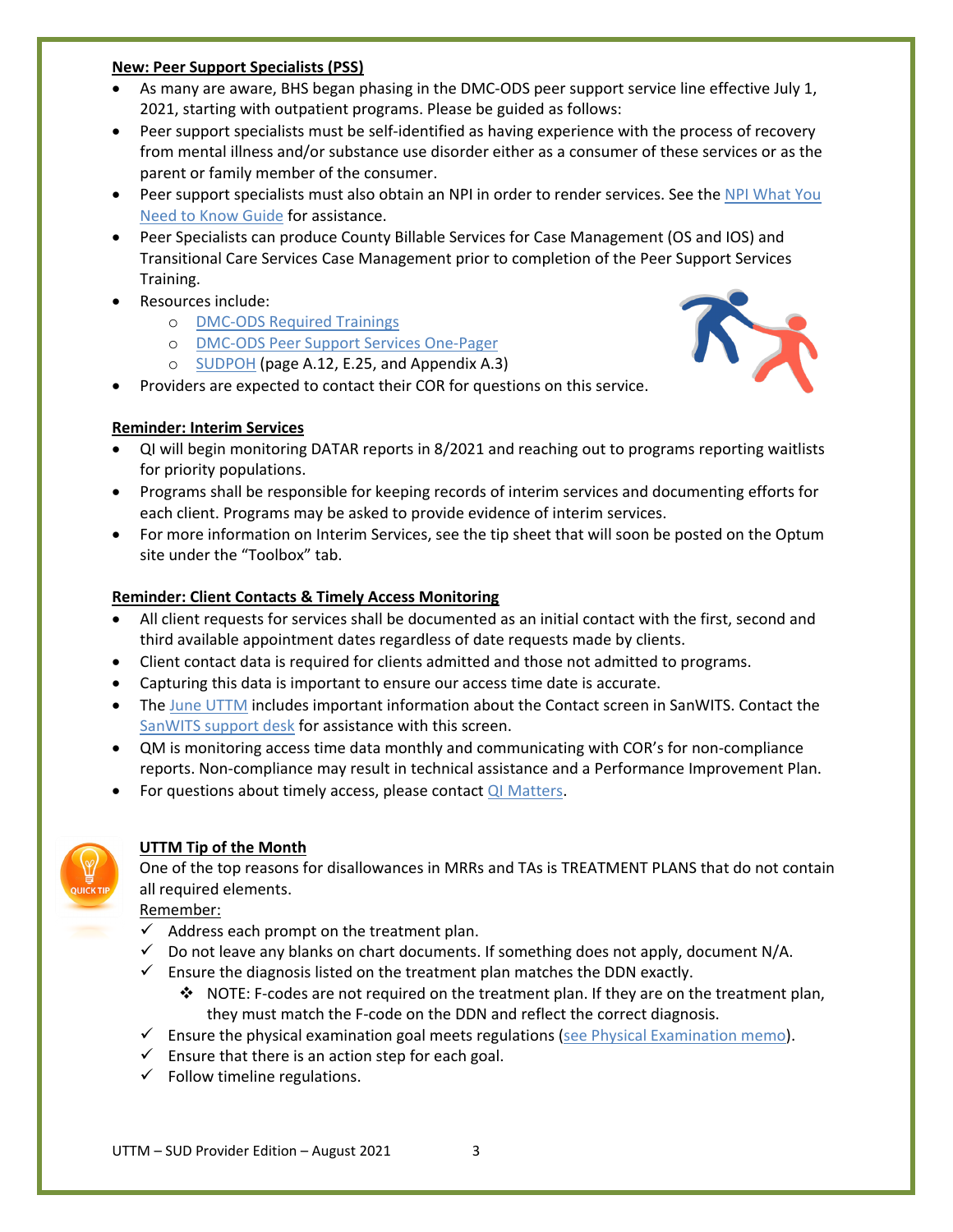#### **Reminder: Intake & Assessment**

- For clients admitted to a program, the intake date, admission date and first date of treatment are the same day.
- This date should match the date the ILOC assessment was completed.
- If a screening tool was used with a client, a full assessment using the ILOC is still required to determine which LOC is appropriate and to bill the assessment rendered. A screening is not a billable service.
- If a client is assessed with the ILOC and not appropriate for the LOC's at your program, the TCS phase shall be used to bill for services rendered for assessing the client and any care coordination provided.

## **Reminder: Medical Record Review (MRR)**

• The new fiscal year is upon us and MRR season has begun. Keep a look out for communications from your QM Specialist to schedule your program's MRR.

## **Reminder: Correcting Documentation**



- If a chart document (i.e., progress note, DDN, treatment plan) has been edited/corrected and is missing a required element, the service/document will be disallowed.
- If a chart document was corrected without following the correction guidelines, but has the required elements, this is a compliance issue that risks future disallowance.
- Please refer to SUDPOH section D.38 for details on documentation correction guidelines.

## **SUD Billing Unit**

# **I. For SUD Residential and Outpatient programs with Medicare Advantage: Dual Eligible Clients with Medicare Part C and Medi-Cal**

- The Molina Medicare Advantage certification letter has been approved by the State. This means that your program is no longer required to bill the beneficiary's Medicare Part C Molina Healthcare of CA (Federal Contract # H5810).
- Please review and batch your claims for Medi-Cal billing retro to August 2020.

## **II. For all SUD programs**

- You have the option to electronically sign the Payment Recovery Form if your program has entered into an Electronic Signature Agreement with HHSA.
- Otherwise, a handwritten signature (wet) would be required.

## **III. Payment Recovery Form**

- The latest version of the Payment Recovery Form is available on Optum website.
- Please use this version when requesting claims to be voided beginning 07-01-2021.

| <b>Billing</b>                                       |                                                                                                           |                       |  |  |  |
|------------------------------------------------------|-----------------------------------------------------------------------------------------------------------|-----------------------|--|--|--|
| <b>Name</b>                                          | <b>Description</b>                                                                                        | Date                  |  |  |  |
| Payment Recovery Form (Void-Disallowance) (xlsx) [7] | Revised version of the Payment Recovery Form is effective 07-01-2021. Tab 2<br>contains the instructions. | $2021 -$<br>$07 - 02$ |  |  |  |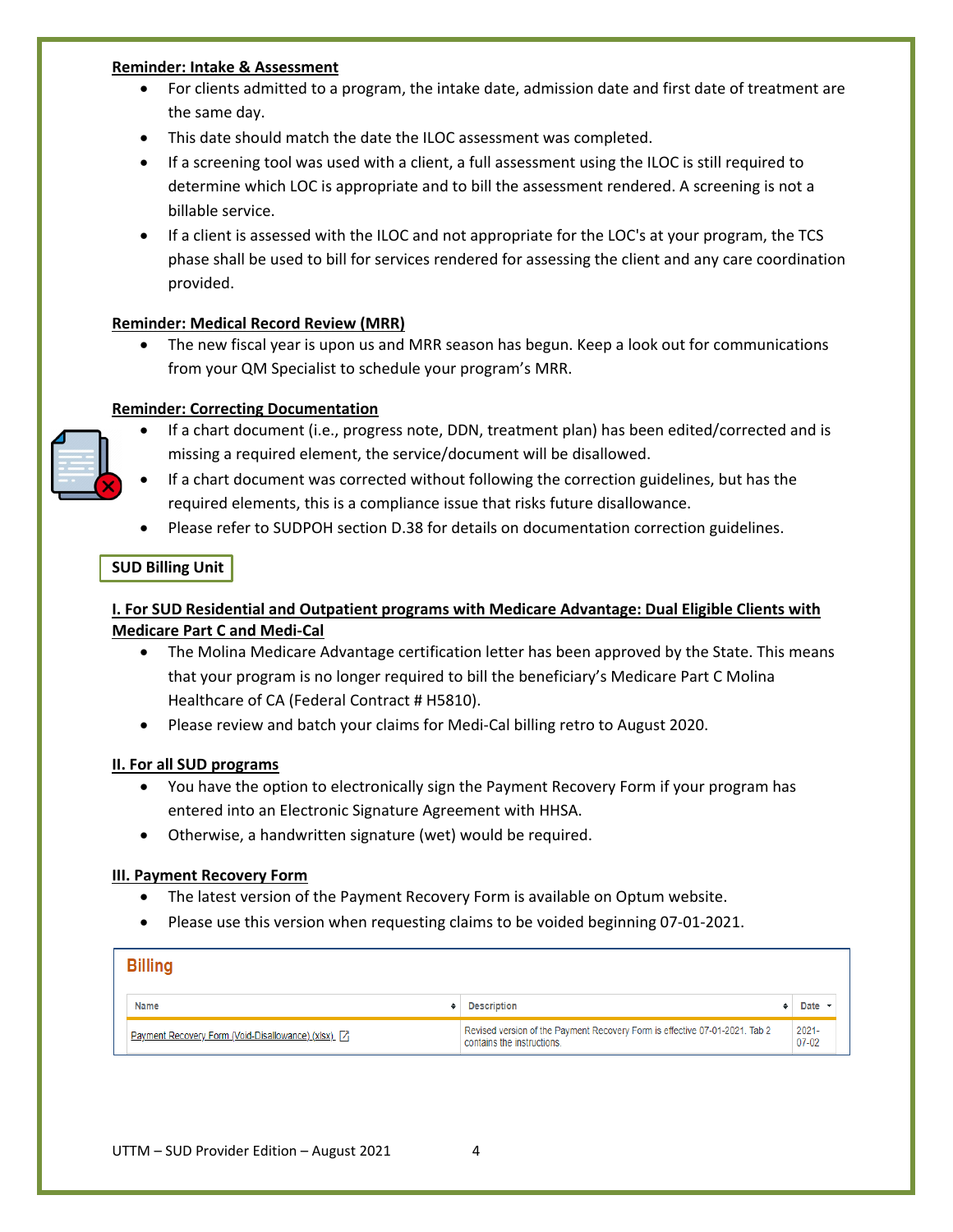# **Reminders: Mega Regs/Network Adequacy - System of Care Application (SOC)**

- The SOC Application is a web application designed as a one-stop shop for providers to access and submit all documentation required by the Medicaid and Children's Health Insurance Plan (CHIP) Managed Care Final Rules, also known as the Mega-Regs.
- New hires and transfers should register promptly, and attest to information once registration is completed.
- Providers are expected to frequently update their current profile (community-based locations, cultural competency hours, etc.) as changes occur to show accurately on the provider directory.
- Providers are expected to attest to all SOC information **monthly**.
- Program managers should visit the SOC monthly to review program's information and attest to information **monthly**.
- If you have any questions regarding registration, login, or the SOC Application, please reach out to the Optum Support Desk at 800-834-3792, Option 2, or email [sdhelpdesk@optum.com.](mailto:sdhelpdesk@optum.com)

# **Update: Mega Regs/Network Adequacy - System of Care Application (SOC)**

• The Department of Health Care Services (DHCS) is requiring Mega Regs/Network Adequacy data to be submitted **monthly** in the near future.

**Management Information Systems (MIS)**

# **Important: Reporting Provider Changes to the County and State**

- 
- It is the Providers responsibility to report to DHCS any modifications to information previously submitted to DHCS within 35 days from the date of the change. Most changes may be reported on a DHCS 6209 form. See Medi-Cal Supplemental Changes DHCS6209.pdf for further details.
- The information below often gets overlooked and not reported on DHCS 6209 supplemental changes form through PAVE system and therefore is not reflected on DHCS Master Provider File.
	- Legal Entity: The name of the administrative/corporate office. This should match what is on file with the Internal Revenue Service (IRS)
- Doing Business as Name (DBA): The name of the facility where services are provided. This name may or may not be the same as the Legal Entity.
- Director Name, Email, & Phone Number: The name, email, and phone # for the director of the Legal Entity.
- Program Contact Name, Email, & Phone Number: The name, email, and phone # for the program contact at the facility where the services are being provided (not the administrative or corporate address).
- Please see SUDPOH: SUDPOH\_updated 5-25-21.pdf for additional information and instruction. o Provider changes must also be reported to:
	- - [SUD\\_MIS\\_Support.HHSA@sdcounty.ca.gov](mailto:SUD_MIS_Support.HHSA@sdcounty.ca.gov)
		- [QIMatters.HHSA@sdcounty.ca.gov](mailto:QIMatters.HHSA@sdcounty.ca.gov)
		- **Assigned program COR**

# **Update: Tip sheets recently added to Optum**

- Recovery Residence Tracking [Recovery Residence Tracking in SanWITS](https://www.optumsandiego.com/content/dam/san-diego/documents/dmc-ods/sanwits/Tip_Sheet_-_Recovery_Residence_Tracking%20_2021.06.23.pdf) and video under the Training-SanWITS tab [Recovery Residence Tracking Video](https://www.optumsandiego.com/content/SanDiego/sandiego/en/county-staff---providers/dmc-ods/rrsanwits.html)
- Recovery Services rev 2021.07.19 [Recovery Services](https://www.optumsandiego.com/content/dam/san-diego/documents/dmc-ods/sanwits/Tip_Sheet_-_Recovery_Services_2021.07.19.pdf)
- [Creating Diagnosis through](https://www.optumsandiego.com/content/dam/san-diego/documents/dmc-ods/sanwits/Tip_Sheet_-_Creating_Diagnosis_through_Diagnostic_Determination_Notes_DDN_-_rev%202021.08.04.pdf) Diagnostic Determination Notes (DDN) Creating Diagnosis through [Diagnostic Determination Notes \(DDN\)](https://www.optumsandiego.com/content/dam/san-diego/documents/dmc-ods/sanwits/Tip_Sheet_-_Creating_Diagnosis_through_Diagnostic_Determination_Notes_DDN_-_rev%202021.08.04.pdf)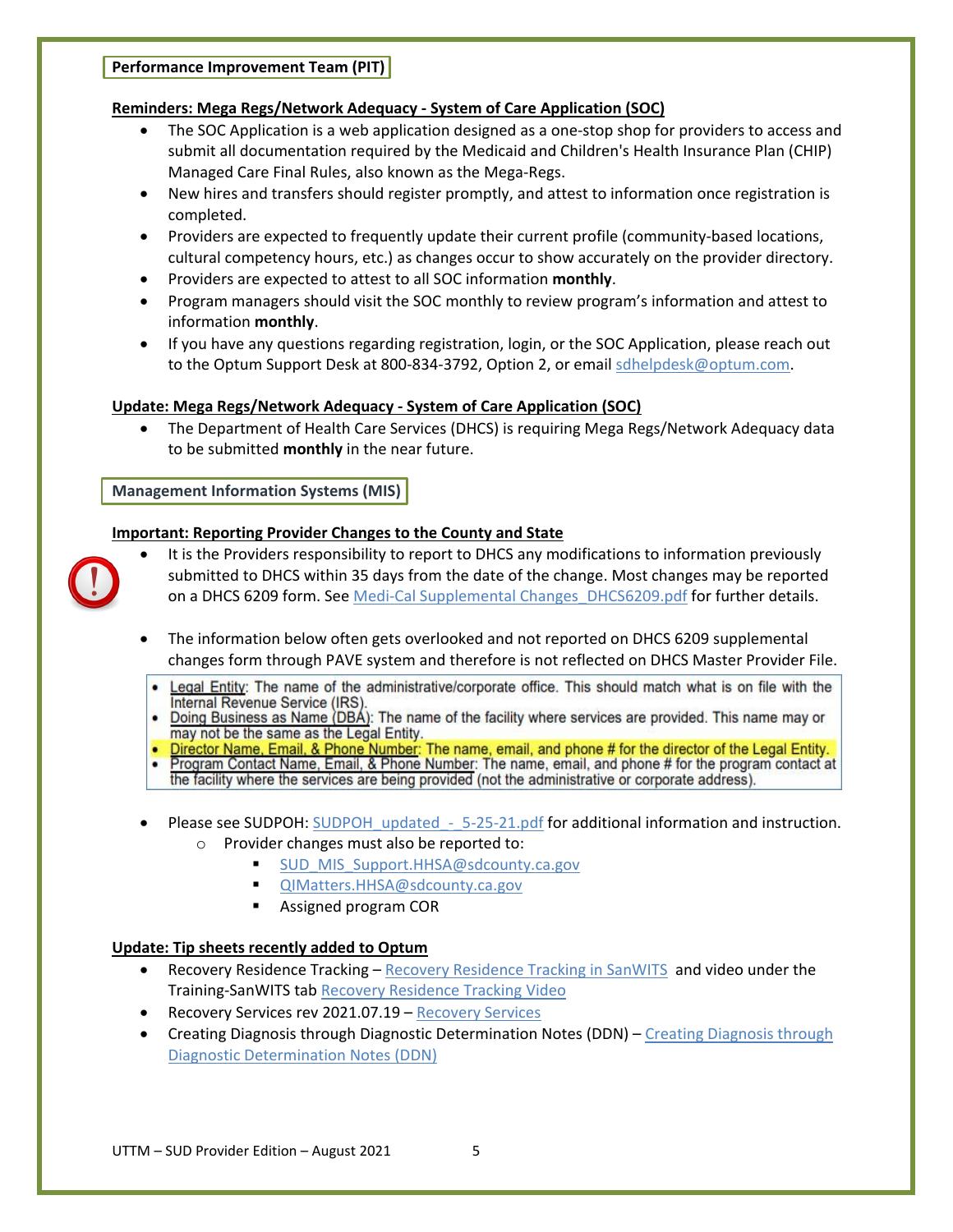#### **Update: SanWITS Reports Catalog**

- There will be changes happening to existing SanWITS Agency reports (located on the left-hand navigation menu). We are starting with the below reports:
	- o Section Access
		- Admissions: Client Demographics will be discontinued
		- Agency Client Movement will be discontinued
		- Client Demographic by Substance will be discontinued
	- o Section QA /QC
		- Unfinished Client Activities will be rewritten with CalOMS records
	- o Section Miscellaneous
		- Admission Data will be replaced with new CalOMS Outcome Measure Data Report
		- Discharge Data will be replaced with new CalOMS Outcome Measure Data Report

## **Update: SSRS Reports**

- SSRS Reports folders are being cleaned up and reorganized with older outdated reports being archived
- This process will take several months, so expect some changes along the way.

# **3 Ways to Reset your SanWITS Password**

- 1. The fastest way to reset user password is by clicking the Forgot Password link on the Login page
	- $\cdot \cdot$  In order to use this function, user would have to have security questions and answers previously set during initial account or when password has previously been reset
	- If user attempts to log in twice and fails, **do not attempt a third time**, just click on Forgot Password, and enter security question answer, this will generate an email to reset password and pin#

| <b>SanWITS</b><br><b>WITS</b> | Web Infrastructure for Treatment Services |                 |
|-------------------------------|-------------------------------------------|-----------------|
| Login                         |                                           |                 |
| User ID                       |                                           |                 |
|                               |                                           |                 |
| Password                      |                                           |                 |
| Password                      |                                           |                 |
| PIN                           |                                           |                 |
| Pin                           |                                           |                 |
| Login                         | <b>Forgot Password?</b>                   |                 |
|                               |                                           | Powered by VITS |

- 2. User can email the SUD Support desk at [SUD\\_MIS\\_Support.HHSA@sdcounty.ca.gov](mailto:SUD_MIS_Support.HHSA@sdcounty.ca.gov) to have credentials reset, M-F, 7:00 AM-5:00 PM.
- 3. User can also call 619-584-5040, 4:30 AM 11:00 PM every day for OPTUM to reset your credentials – for this option, the user will be prompted to leave a voice message with name and phone # in order to receive a call back

## **Changing SanWITS Password and Pin**

• If User wants to change password and pin# or security question and answer, while logged into SanWITS, use the **Change Credentials** link located in the upper right-hand side of the home page by clicking the down error next to the users name as seen below.

| <b>Changing Credentials (Security Question, Password, and PIN)</b>                                                                                |  |  |  |  |
|---------------------------------------------------------------------------------------------------------------------------------------------------|--|--|--|--|
| Users can change their credentials at any time. To change the security question and<br>answer, password, or PIN, on the right side of the screen: |  |  |  |  |
| Click the dropdown arrow ( $\nabla$ ) $\rightarrow$ Change Credentials                                                                            |  |  |  |  |
| Ξ<br><b>SanWITS</b><br><b>Change Credentials</b>                                                                                                  |  |  |  |  |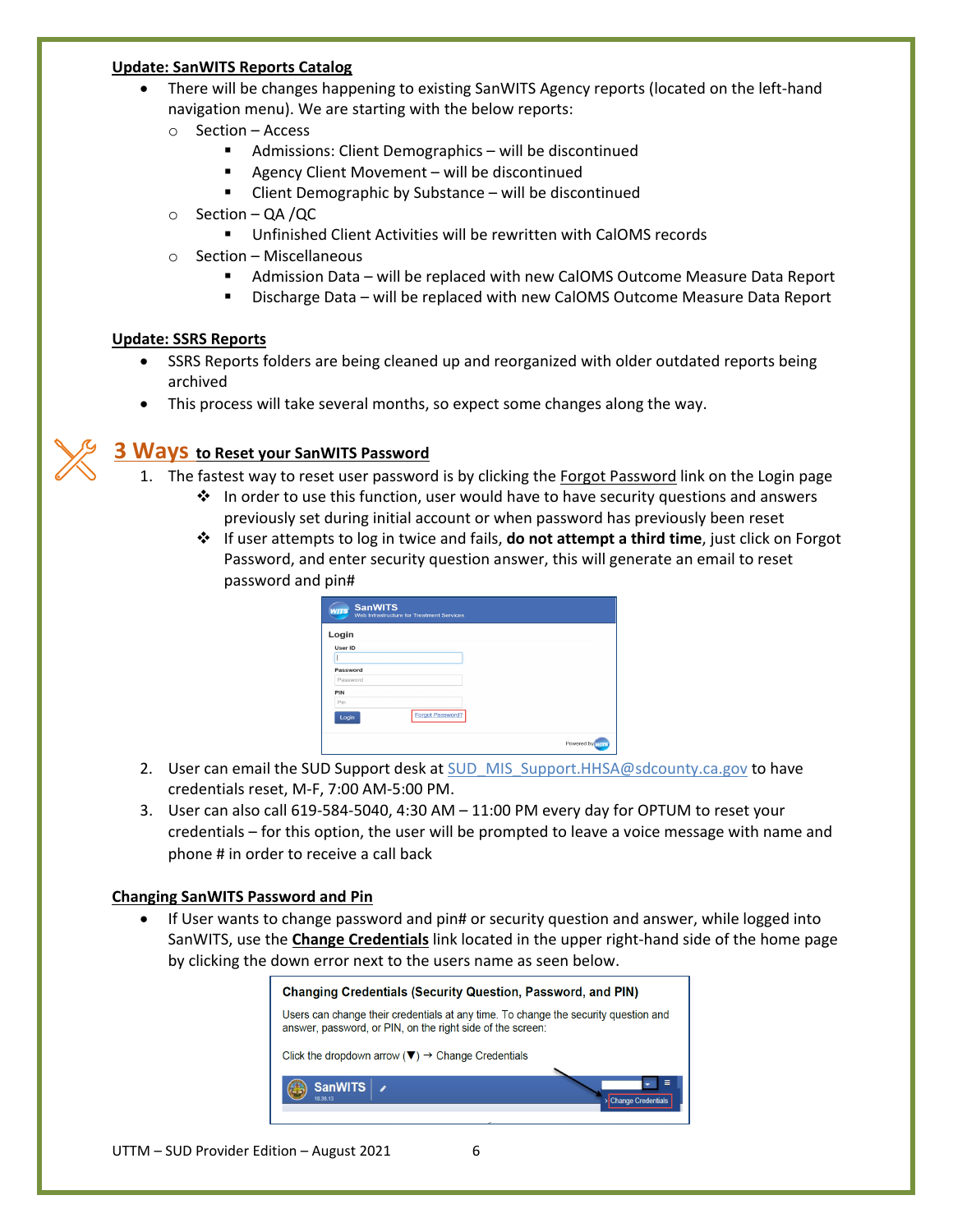• After you click the change credentials link, enter new information in screen below, then click **Change.**

| UserID:                  |  |  |
|--------------------------|--|--|
| <b>Security Question</b> |  |  |
|                          |  |  |
| Answer                   |  |  |
|                          |  |  |
| Old Password             |  |  |
| <b>New Password</b>      |  |  |
| <b>Confirm Password</b>  |  |  |
| Old PIN                  |  |  |
| <b>New PIN</b>           |  |  |
| <b>Confirm PIN</b>       |  |  |

## **Reminder: Assessment Deletion Changes effective Aug 1**

- As Announced in QIP, Effective Aug 1, 2021, signed/finalized Assessments will no longer be deleted upon request
- Assessments still in progress can be deleted (unsigned) upon request to SUD Support [SUD\\_MIS\\_Support.HHSA@sdcounty.ca.gov](mailto:SUD_MIS_Support.HHSA@sdcounty.ca.gov)

# **4 Ways to Prevent Assessment Errors:**

- 1. Verify the correct client profile and episode before creating the assessment.
- 2. Verify the correct type of assessment before clicking "Save" to create an assessment.
- 3. Review and confirm all assessment data is correct before Counselor/LPHA sign the assessment.
- 4. LPHA must review assessment before finalizing, if Assessment is signed by the counselor and a correction is still needed, use "Reject" feature to make the fields editable.

## **DATAR Capacity Management Reporting**

- Along with reporting in the DATAR website, Providers are responsible to report when reaching or exceeding 90% capacity to the State.
- See email dated 7/28/21 on Optum Important Notice [DATAR Capacity Reporting](https://www.optumsandiego.com/content/dam/san-diego/documents/dmc-ods/sanwits/FW%20Important%20Notice%20-%20DATAR%20Capacity%20Reporting.msg)

## **Prevent Duplicate Diagnosis**

- Enter Diagnosis effective date same as the DDN date
- Verify all Diagnoses applicable before saving
- Delete/remove Diagnoses that are no longer applicable before saving
- After saving the new Diagnosis, remember to click **"Use current"** for the new Diagnosis to be populated in the DDN

| <b>Diagnosis</b>                                                                                                                                                                                            |                                                                                  |
|-------------------------------------------------------------------------------------------------------------------------------------------------------------------------------------------------------------|----------------------------------------------------------------------------------|
| DSM-5 Diagnosis(es)/ICD-10 Code(s):<br><b>Effective Date:</b><br>08/10/2020                                                                                                                                 | Associate -                                                                      |
| Secondary Diagnosis:<br>Primary Diagnosis:<br>F11.21-Opioid Use Disorder,<br>Moderate, in early remission in a<br>controlled environment on<br>maintenance therapy                                          | Use Current:<br>04/01/2021<br>Cannabis use disorder, Mild, In early<br>remission |
| Behavioral Diagnosis:<br>F10.21-Alcohol use disorder, Moderate, In early remissic<br>F11.21-Opioid Use Disorder, Moderate, in early remission in a controlled environment on maintenance<br>therapy (DSM 5) | <b>G</b> Create New                                                              |
| Medical Diagnosis:<br>None                                                                                                                                                                                  |                                                                                  |
| Psychosocial Diagnosis:<br>None                                                                                                                                                                             |                                                                                  |

- If the correct Diagnoses do not get populated, contact SUD Support.
- For step by step process, please refer to the tip sheet "Creating Diagnosis through Diagnostic Determination Note (DDN)" on Optu[m Creating Diagnosis through Diagnostic Determination](https://www.optumsandiego.com/content/dam/san-diego/documents/dmc-ods/sanwits/Tip_Sheet_-_Creating_Diagnosis_through_Diagnostic_Determination_Notes_DDN_-_rev%202021.08.04.pdf)  [Notes \(DDN\)](https://www.optumsandiego.com/content/dam/san-diego/documents/dmc-ods/sanwits/Tip_Sheet_-_Creating_Diagnosis_through_Diagnostic_Determination_Notes_DDN_-_rev%202021.08.04.pdf)

#### UTTM – SUD Provider Edition – August 2021 7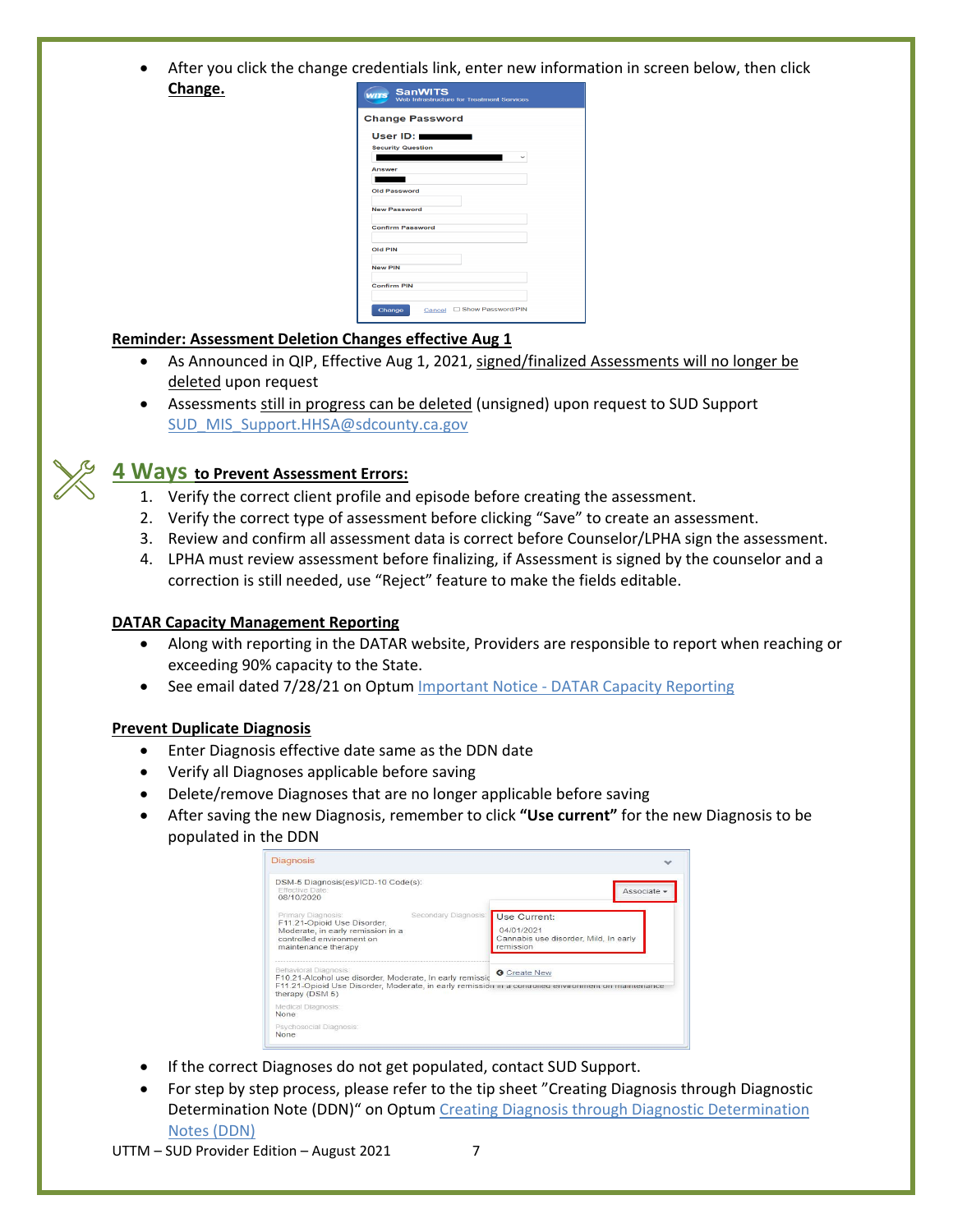## **Still Having Issues with Changing Level of Care between OS and IOS?**

- When changing client LOC, each LOC (OS, IOS) should be in a separate episode with CalOMS Admission and CalOMS Discharge.
- Important: If LOC is combined on the same episode, the client does not get identified correctly for reporting, billing, or CalOMS with DHCS.

## **Recovery Services Reminder**

- Recovery Service Clients should NOT be mixed in a group with OS and/or IOS clients.
- Contact QI Matters and SUD support if recovery service clients have been mixed in a group with OS or IOS for disallowances and how to document in SanWITS.
- Refer to tip sheet [Recovery Services](https://www.optumsandiego.com/content/dam/san-diego/documents/dmc-ods/sanwits/Tip_Sheet_-_Recovery_Services_2021.07.19.pdf) on Optum.

## **Something to Look forward to: SanWITS Changes Coming in the Fall thru Winter 2021**

- Treatment Plan training expected to start first part of Oct with registration opening 2 weeks prior
	- $\circ$  Providers will be notified of training months as they were with assessments be on the lookout for notice from MIS
- UCN # will no longer change upon updating the client profile
- Diagnosis screen changes
- Client profile changes
- New look and feel to SanWITS screens
- Updated Authorization Screens
- Updated Eligibility Screen

# **SanWITS Quarterly Users Group Meeting All Providers**

- Purpose of the Users Group review and educate State Reporting for CalOMS, ASAM, and DATAR, SanWITS updates, changes in system requirements, Billing & QM updates for the users.
	- o Next meeting: Monday, Oct 18, 2021, at 9:00 am 11:00 am
	- o RSVP please, WebEx invite will be sent
	- o At least one representative from each facility is highly recommended
	- $\circ$  Quarterly meetings are expected to occur on the 3<sup>rd</sup> Monday each quarter Jul, Oct, Jan, Apr
	- o ASL Interpreters have been requested for each meeting
- **We welcome and encourage you to send us agenda items to be covered during our meetings** [SUD\\_MIS\\_Support.HHSA@sdcounty.ca.gov](mailto:SUD_MIS_Support.HHSA@sdcounty.ca.gov)
- **If you missed it**, the last Users Group Presentation dated Jul 19, 2021 has been posted to Optum under the SanWITS tab SanWITS Users [Group Jul 19 2021](https://www.optumsandiego.com/content/dam/san-diego/documents/dmc-ods/sanwits/SanWITS%20Usesrs%20Group%20Jul%2019%202021.msg)

# **Billing Unit - SanWITS Billing Classes**

- As most of us are still adjusting to remote work, we're also learning new ways to continue servicing our customers. The SUD Billing Unit will continue conducting the billing training online.
- Our team will send an email to all programs to inquire what web conferencing platform or application you use for audio and/or video conferencing or training. Currently, the Billing Unit uses the Microsoft Teams application.
- Also, to schedule your billing training or if you have billing questions, please call our main line: 619-338-2584. You can also email us at [ADSBillingUnit.HHSA@sdcounty.ca.gov.](mailto:ADSBillingUnit.HHSA@sdcounty.ca.gov)
- Prerequisite required: SanWITS lntro to Admin Functions training and one of the following encounter trainings – 1) Residential -Bed Management & Encounters training, or 2) Outpatient/OTP Group Module & Encounters training